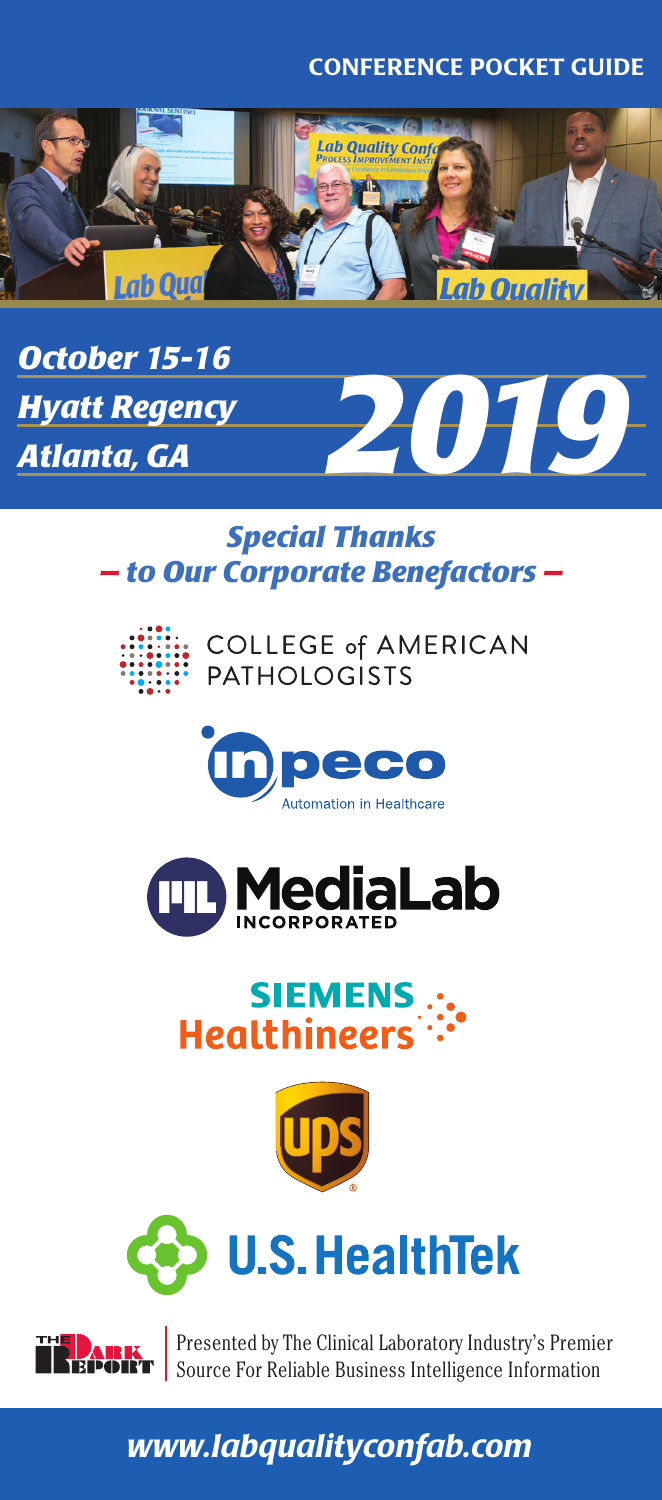# A Special Thank-You to Our Corporate Benefactors

**College of American Pathologists (CAP)** 

**Inpeco**

**MediaLab**

### **Siemens Healthineers**

**UPS**

**U.S. HealthTek**

# And Our Sponsors

**4medica COLA hc1.com Ideagen The Dark Report**

## **Velox Express**

### **Visiun**

The American Association of Clinical Chemistry (AACC) designates this program for ACCENT® credit hours toward the AACC Clinical Chemists Recognition Award. AACC is an approved provider of continuing education for clinical laboratory scientists in the states of California, Florida, Louisiana, Montana, Nevada, North Dakota, Rhode Island, and West Virginia.

**Monday-Tuesday, October 14-15, 2019**

**5:30 PM – 7:30 PM Centennial Ballroom Foyer Early Registration**

**5:30 PM – 7:30 PM Centennial Ballroom Foyer/Pool Deck Get Acquainted Reception**

**Tuesday, October 15, 2019**

**6:30 AM – 9:00 AM Centennial Ballroom Foyer Registration**

**6:30 AM – 9:00 AM Centennial Ballroom III Continental Breakfast**

**Master Class Sessions**

#### **7:00 AM – 7:50 AM Grand Hall C**

**Effective Problem-Solving in Clinical Labs and Pathology Groups: Best Ways to Use the Lean Tools of Fish Bone Diagrams, Value Stream Maps, DMAIC, and More** •Patrick Maul, MBA, MT(ASCP), LSSBB, Consultant; Lean Six Sigma Process Innovation, Healthcare Consulting Services, St. Cloud, FL

#### **7:00 AM – 7:50 AM Grand Hall B**

**How We Fast-Tracked a 90-Day Consolidation of Microbiology and Histology Across Multiple Hospitals: What Worked Best in Pre-Planning, Staff Engagement, and Workflow Redesign**

- •Marian Fortmann, MS, MT(ASCP)SBB, Director of Laboratory Services, AdventHealth Ocala, Ocala, FL
- •Mary Womack, MBA, (ASCP)SBB, LSSBB, Project Manager, Operations Excellence, Accumen, Clermont, FL

#### **7:00 AM – 8:50 AM Grand Hall A**

**Failure Modes and Effects Analysis (FMEA): Mastering Risk Management with This Simple, Effective Approach (Two-hour Lean Certification Workshop)**

•Maureen Harte, MT(ASCP) and Lean Six Sigma Master Black Belt, President, HartePro Consulting, Sandy, UT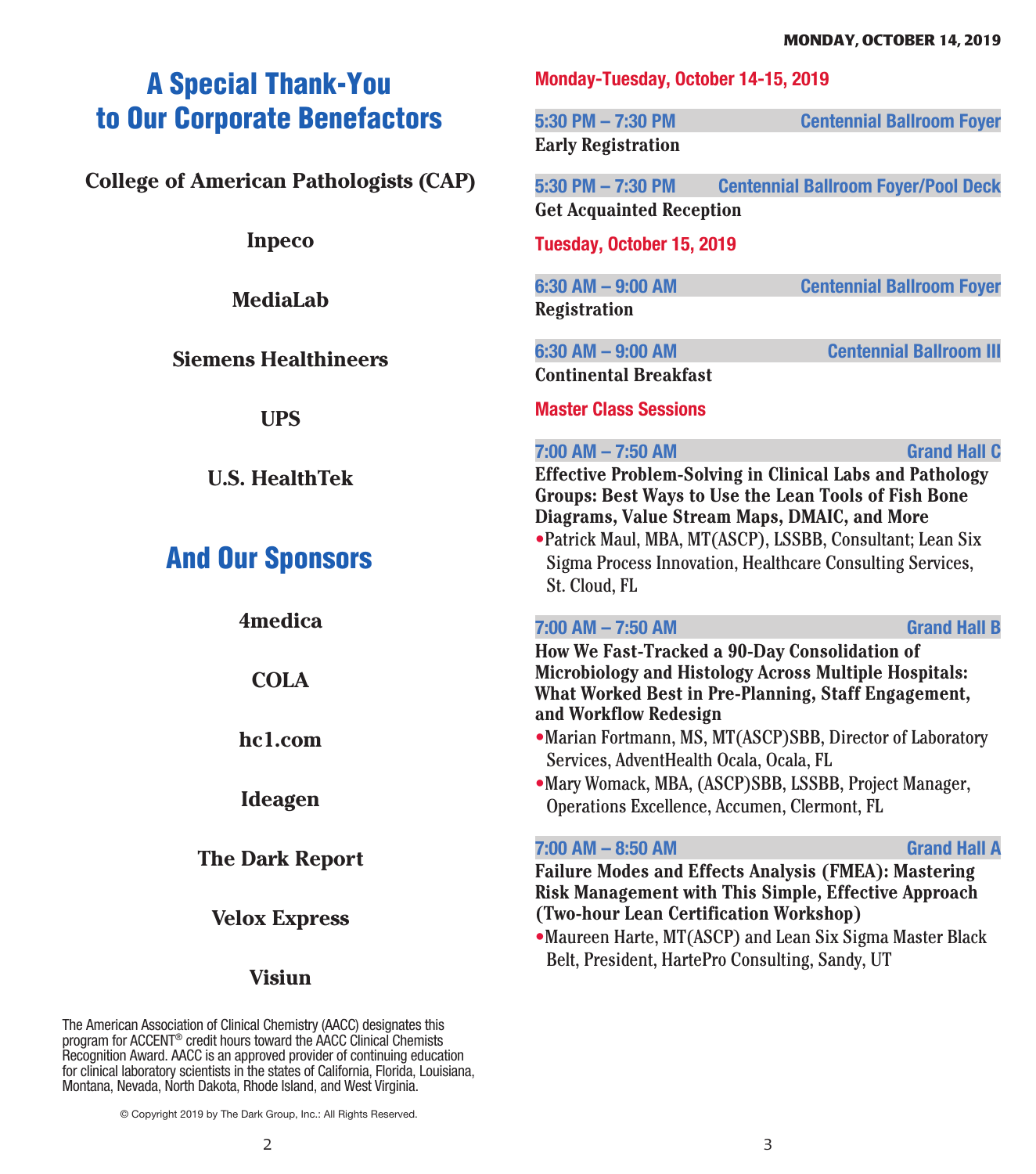#### **TUESDAY, OCTOBER 15, 2019**

#### **7:00 AM – 8:50 AM Centennial Ballroom IV**

### **Value Stream Mapping, Prioritizing Projects, and Selecting the Right Tools**

## **(Two-hour Lean Certification Workshop)**

•Katja Lehmann, Ph.D., Global Manager, Solution Discovery & Workflow Optimization, Becton, Dickinson and Company, Sparks, MD

#### **Benefactor Sessions**

#### **8:00 AM – 8:50 AM Grand Hall C**

**INPECO BENEFACTOR SESSION: Enhancing Patient Outcomes and Gaining Control of the Total Testing Process with New Innovations in "Open" Laboratory Automation**

•Ludovico Donegani, PMP, Customer Solutions Manager, Inpeco, Switzerland

#### **8:00 AM – 8:50 AM Grand Hall B**

**MEDIALAB BENEFACTOR SESSION: Using CourseBuilder to Enhance Leadership Skills**

•Karrie Hovis, MHS, MLS(ASCP) CM, CQIA, Lab Education Coordinator, Ochsner Health System, New Orleans, LA

### **General Sessions**

#### **9:00 AM – 9:40 AM Centennial Ballroom I-II**

**Why Quality Management Is Your Lab's Best Strategy to Survive and Thrive in This Era of Shrinking Lab Budgets, PAMA Price Cuts, and Value-based Payment**

•Robert L. Michel, Editor-in-Chief, THE DARK REPORT, Spicewood, TX

**9:40 AM – 10:10 AM Centennial Ballroom I-II**

**How a Balanced Scorecard Can Be the Useful Bridge to Move from Lab 1.0 to Clinical Lab 2.0**

•Jeremy Schubert, MBA, MPH, Division Vice President, Abbott, Libertyville, IL

## **10:10 AM – 10:30 AM**

### **Morning Break**

### **10:30 AM – 11:10 AM Centennial Ballroom I-II**

**How Combining Lab Consolidation, Lean, Analytics, and More Helped Us Manage Twice the Volume, Stay on Budget, and Prepare for Value-based Reimbursement** •Patricia Nortmann, MBA, MT(ASCP), System Director of

Laboratory Services, St. Elizabeth Healthcare, Erlanger, KY

#### **11:10 AM – 11:50 AM Centennial Ballroom I-II**

### **CDC and the Changing Landscape of Clinical Laboratory Medicine**

•Reynolds (Ren) M. Salerno, Ph.D., Director, Division of Laboratory Systems, U.S. Centers for Disease Control and Prevention, Atlanta, GA

**Noon – 1:50 PM Centennial Ballroom III**

**Lunch and Exhibition**

### **Breakout Sessions**

## **2:00 PM – 2:50 PM Grand Hall B**

**Introducing 'Job Aids': A Simple, Effective Way to Capture, Maintain, and Communicate Procedures, Protocols, Work Practices, and More**

- •Beverly B. Rogers, M.D., Chief of Pathology, Children's Healthcare of Atlanta; Adjunct Professor of Pathology and Pediatrics, Emory University School of Medicine, Atlanta, GA
- •Elizabeth Weinzierl, M.D., Ph.D., Director of Clinical Pathology, Hematopathologist, Children's Healthcare of Atlanta, Atlanta, GA

### **2:00 PM – 2:50 PM Grand Hall A**

**Let's Talk Process! Identifying and Communicating Best Practice Ideas Across Multiple Lab Sites to Standardize Compliance and Policies While Creating a Shared Culture**

•Debra Zern, BS, MT(ASCP), CQA(ASQ), Director of Laboratory Quality and Internal Process Control, Intermountain Healthcare, Cottonwood Heights, UT

### **2:00 PM – 2:50 PM Grand Hall C**

**Putting Analytics to Useful Work, Both in the Lab and in Collaborations with Caregivers: Successes, Some Setbacks, and Lessons Learned**

•Christopher Doern, Ph.D., Associate Professor of Pathology; Director of Clinical Microbiology, Virginia Commonwealth University, Richmond, VA

### **Special Session**

#### **2:00 PM – 3:50 PM Centennial Ballroom IV**

**Lab Quality Managers Roundtable**

- •Anne Daley, MS, CMQ/OE(ASQ)CSSBB, MT(ASCP)DLM, Quality Officer, ARUP Laboratories, Salt Lake City, UT
- •Jean Hammelev, BS, CT(ASCP) MBA/HCM, Vice President, Operational Excellence, Sonora Quest Laboratories/Laboratory Sciences of Arizona, Tempe, AZ

# **TUESDAY, OCTOBER 15, 2019**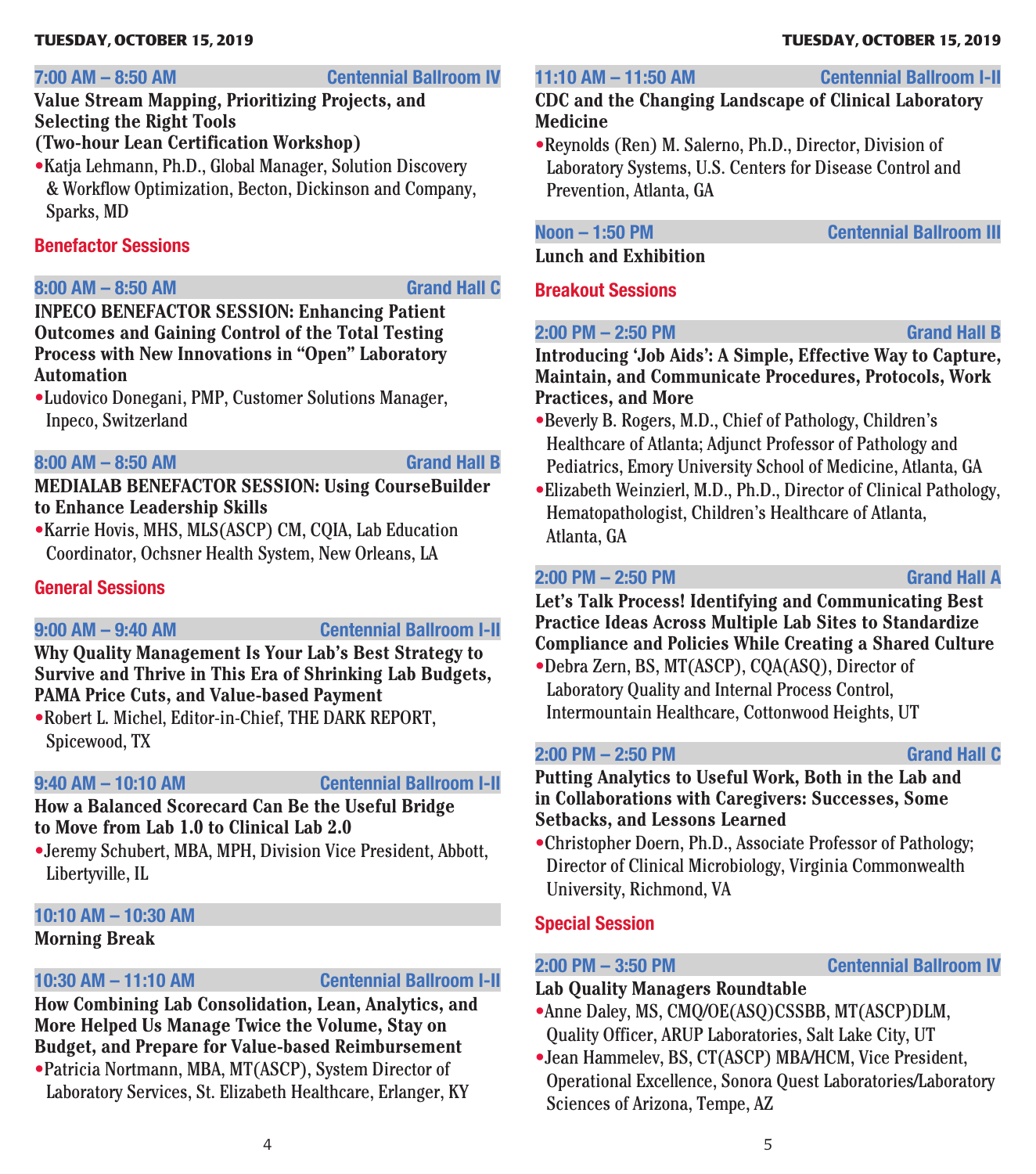#### **TUESDAY, OCTOBER 15, 2019**

### **Breakout Sessions**

#### **3:00 PM – 3:50 PM Grand Hall A**

**How Health Network Laboratories Uses EMPI and New Digital Tools to Cut Time Required to Submit Claims, to Shorten Payer Settlement Times, and to Increase Collected Revenue**

•Joseph Cugini, Manager, Client Solutions, Health Network Laboratories, Allentown, PA

#### **3:00 PM – 3:50 PM Grand Hall C**

**Sharing Best Practices in Lab Quality Analytics: How Your Lab's Data Can Make Meeting CAP and CLIA Requirements More Accurate, Faster, Easier, and Less Costly**

- •Tim Bickley, MT(ASCP), MBA, CPHIMS, Vice President of Sales, Visiun, Inc., Tuscaloosa, AL
- •Vanessa Hawrylak, MS, MLS(ASCP)CM, Technical Support Specialist, Visiun, Inc., Miami, FL

#### **3:00 PM – 3:50 PM Grand Hall B**

**What's New, Better, and Useful When Your Lab Is Ready to Buy Automation, Analyzers, Informatics**

•Alastair Dunnett, Director, Laboratory Services, Carle Foundation Hospital, Urbana, IL

#### **Breakout Sessions**

#### **4:00 PM – 4:50 PM Grand Hall A**

**Applying Lean Thinking to Coding, Billing, and Collections: How to Recoup Lost Revenue, Transmit More Clean Claims and Shorten Payer Payment Times**

•Maryann Kirschner, MBA, BS, Senior Consultant, LW Consulting Inc., Harrisburg, PA

#### **4:00 PM – 4:50 PM Centennial Ballroom IV**

**Creating a Central Quality Service Model to Serve 35 Hospital and Commercial Laboratory Sites in Six States: Why We Did It, How It Works, and the Key Metrics that Demonstrate Success**

•Jennifer Ord, MLS(ASCP), System Quality Director, Sonora Quest Laboratories/Laboratory Sciences of Arizona, Tempe, AZ

#### **4:00 PM – 4:50 PM Grand Hall B**

**Delivering More Value and a Better Experience to Patients: Insights from Internal Improvement Successes (Within the Hospital) and External Collaborations (with Office-based Physicians)**

•Julie Cooper, MA, FACHE, Assistant Vice President, Laboratory Services, Atrium Health, Charlotte, NC

#### **4:00 PM – 4:50 PM Grand Hall C**

**Understanding the True Cost of Bad Quality, Both in Your Lab and Throughout Your Parent Hospital or Health Network**

•Linda Flynn, MS, MBA, MT(ASCP)SBB, Principal, LS Flynn & Associates, Florence, KY

#### **General Session**

**5:00 PM – 5:40 PM Centennial Ballroom I-II**

**Current State of Lab Profession's Use of Lean and Quality Management: What's Working Great and Proven Ways to Cut Costs, Boost Quality, and Bring in More Revenue Chair:**

•Robert L. Michel, Editor-in-Chief, THE DARK REPORT, Spicewood, TX

### **Panelists:**

- •Rita D'Angelo, CQE, SSBB, MS, Ph.D., President & Chief Executive Officer, D'Angelo Advantage, LLC, Gibraltar, MI
- •Maureen Harte, MT(ASCP) and Lean Six Sigma Master Black Belt, President, HartePro Consulting, Sandy, UT
- •Katja Lehmann, Ph.D., Global Manager, Solution Discovery & Workflow Optimization, Becton, Dickinson and Company, Sparks, MD
- •Patrick Maul, MBA, MT(ASCP), LSSBB, Consultant; Lean Six Sigma Process Innovation, Healthcare Consulting Services, St. Cloud, FL

### **Exhibitors Reception**

**5:45 PM – 7:30 PM Centennial Ballroom III**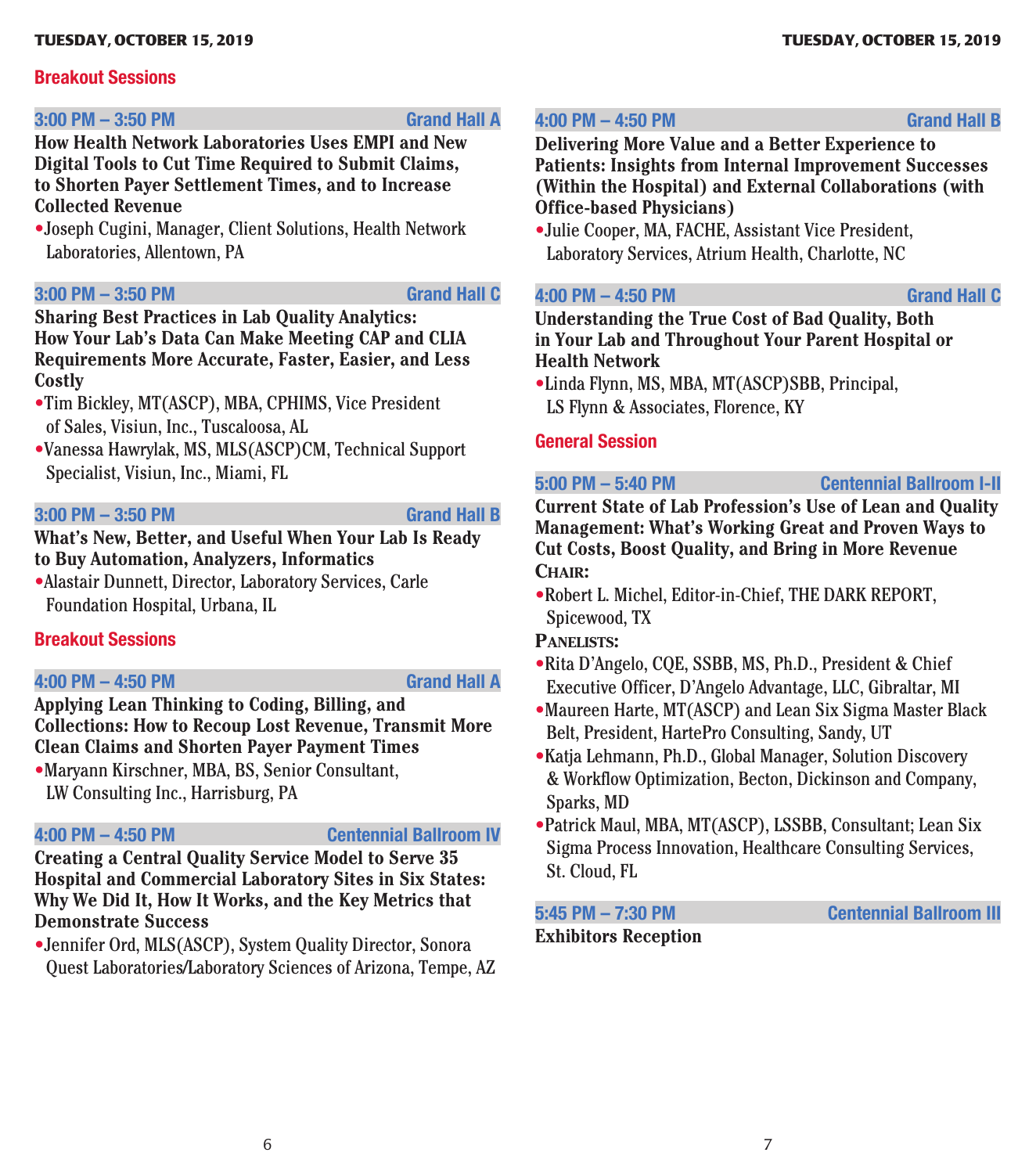

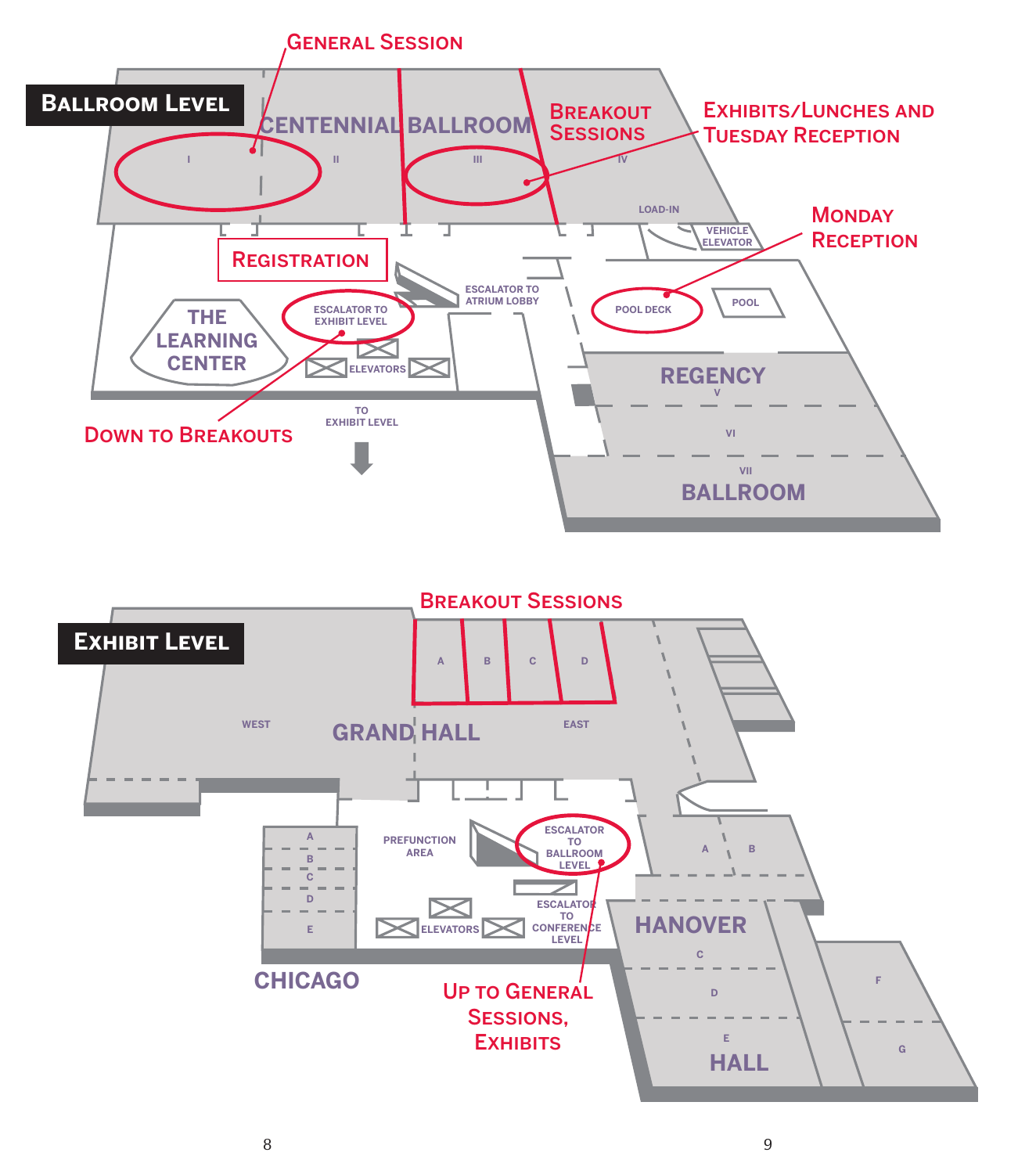#### **WEDNESDAY, OCTOBER 16, 2019**

| 6:30 AM - 9:00 AM     | <b>Centennial Ballroom Foyer</b> |
|-----------------------|----------------------------------|
| Registration          |                                  |
| 6:30 AM - 9:00 AM     | <b>Centennial Ballroom III</b>   |
| Continental Breakfast |                                  |
| 7:00 AM - 8:50 AM     | <b>Centennial Ballroom Foyer</b> |

**Poster Presentations**

#### **Master Class Sessions**

#### **7:00 AM – 7:50 AM Grand Hall A**

**Effective Coaching in Support of Competency Assessments: Best Techniques to Help Lab Staff Recognize Opportunities to Improve, Contribute More, and Advance Both Their Career and the Lab's Success**

•Steve Stone, Managing Director, Argent Global Services, Oklahoma City, OK

### **7:00 AM – 8:50 AM Centennial Ballroom IV**

**Kaizen: Essentials of Planning and Running Successful Kaizen Events, Including Engaging Participants and Pitfalls to Avoid**

•Zane Ferry, Executive Director, National Operations, CI, Quest Diagnostics, Excelsior, MN

#### **7:00 AM – 8:50 AM Grand Hall B**

**Spaghetti Mapping, Related Lean Tools, and Powerful Analytics: Smart Ways to Streamline Workflow in New and Existing Clinical, Molecular, and Genetic Laboratories (Two-hour Lean Certification Workshop)**

•Adam Walter, CSSMBB, CLA, Director, Content & Evidence, Leica Biosystems, Buffalo Grove, IL

### **Benefactor Session**

#### **7:00 AM – 7:50 AM Grand Hall D**

**UPS BENEFACTOR SESSION: Smarter Specimen Logistics — Innovative Solutions Targeting Enhanced Customer Experience, Supply Chain Efficiencies, with a Look into the Future of Lab Logistics**

•Shannon DeMar, Senior Marketing Manager, Healthcare Strategy, UPS, Atlanta, GA

#### **Master Class Sessions**

**8:00 AM – 8:50 AM Grand Hall A**

#### **Worker Empowerment: Why It Works, What Tools Your Lab Staff Needs, and How to Nurture Staff to Feel Empowered and Act with Confidence**

- •Rita D'Angelo, CQE, SSBB, MS, Ph.D., President & Chief Executive Officer, D'Angelo Advantage, LLC, Gibraltar, MI
- •Shailah Yazdani, Healthcare Consultant, D'Angelo Advantage, LLC, Philadelphia, PA

### **Benefactor Sessions**

#### **8:00 AM – 8:50 AM Grand Hall C**

### **CAP BENEFACTOR SESSION: Root Cause Analysis — From Blame to Gain**

- •Rich Becker, MSEd, CQIA, Instructional Designer, College of American Pathologists, Northfield, IL
- •Frank Schneider, M.D., FCAP, Associate Professor of Pathology and Laboratory Medicine, Emory University, Atlanta, GA

#### **8:00 AM – 8:50 AM Grand Hall D**

### **SIEMENS BENEFACTOR SESSION: Roadmap to Digital Transformation**

•Jennifer Sanderson, US Marketing Manager, Informatics, Siemens Healthineers, Tarrytown, NY

### **General Sessions**

**9:00 AM – 10:30 AM Centennial Ballroom I-II**

**Laboratory Certification and Accreditation: New Developments, Most Common Deficiencies, and Making Your Lab 'Assessment Ready'** MODERATOR:

•Nora Hess, MBA, MT(ASCP), Senior Consultant, Accumen, Sarasota, FL

### **Panelists:**

- •Anne Daley, MS, CMQ/OE(ASQ)CSSBB, MT(ASCP)DLM, Quality Officer, ARUP Laboratories, Salt Lake City, UT
- •Denise Driscoll, MS, MT(ASCP)SBB, Senior Director, Laboratory Accreditation and Regulatory Affairs, College of American Pathologists, Northfield, IL
- •Vicki Livingston, MT(ASCP), Laboratory Surveyor, Accreditation and Certification Operations, The Joint Commission, Oakbrook Terrace, IL
- •Kathy Nucifora, MPH, MT(ASCP), Chief Operating Officer, COLA, Columbia, MD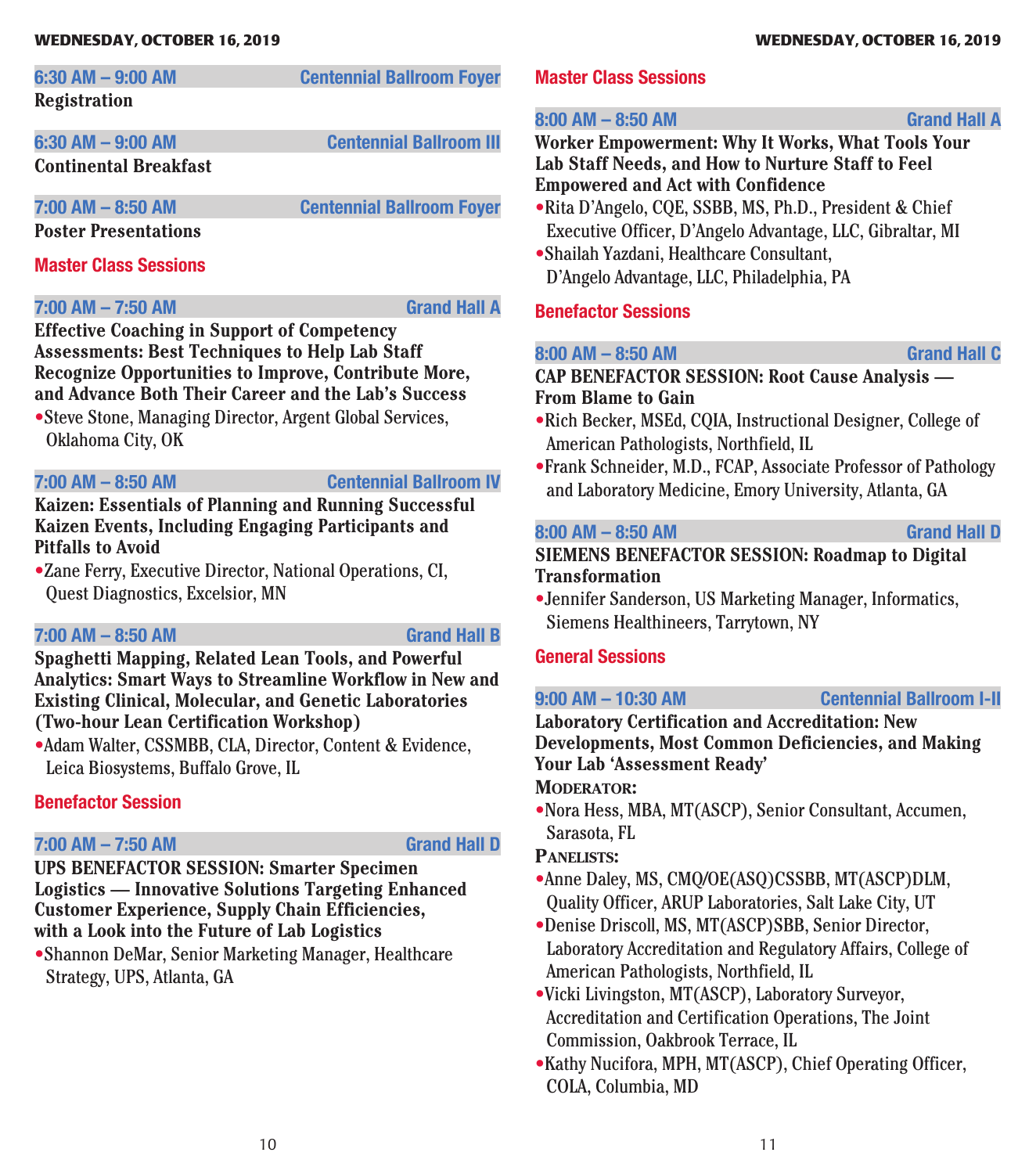#### **WEDNESDAY, OCTOBER 16, 2019**

#### **10:30 AM – 10:45 AM**

#### **Morning Break**

**10:45 AM – 11:25 AM Centennial Ballroom I-II**

**10 Most Common Laboratory Accreditation Deficiencies: How to Solve and Prevent Recurrences; Measuring the Cost of Poor Quality Associated with Deficiencies**

•Lucia Berte, MA, MT(ASCP)SBB, DLM; CQA(ASQ)CMQ/OE, President, Laboratories Made Better!, Broomfield, CO

#### **11:25 AM – 11:40 AM Centennial Ballroom I-II**

**Lean Six Sigma Poster Awards**

**11:40 AM – 1:00 PM Centennial Ballroom III** 

**Lunch and Exhibition**

**Breakout Sessions**

#### **1:10 PM – 2:00 PM Grand Hall A**

**Bringing Efficiency into Anatomic Pathology: Opportunities, Ideas, and Lessons Learned in Managing Costs, Boosting TAT and Quality, and Increasing Productivity**

- •Michael Cohen, M.D., Professor of Pathology, Wake Forest School of Medicine, Winston-Salem, NC
- •Rita D'Angelo, CQE, SSBB, MS, Ph.D., President & Chief Executive Officer, D'Angelo Advantage, LLC, Gibraltar, MI

#### **1:10 PM – 2:00 PM Centennial Ballroom IV**

**Eliminating Paper in Our Lab: Lessons from Our Successful Journey to Automate Everything Everywhere to Get Rid of Paper, Improve Productivity, and Reduce Errors**

•Jean Hammelev, BS, CT(ASCP) MBA/HCM, Vice President, Operational Excellence, Sonora Quest Laboratories/Laboratory Sciences of Arizona, Tempe, AZ

#### **1:10 PM – 2:00 PM Grand Hall C**

## **Standardizing and Harmonization of Three Laboratories in France Using Lean, Analytics, and Quality Management**

**Systems** •Jean-Philippe Galhaud, Director of Medical Affairs, LABEXA Group, France

#### **WEDNESDAY, OCTOBER 16, 2019**

### **1:10 PM – 2:00 PM Grand Hall B**

**Innovations in Use of Autoverification to Improve MedTech Productivity, Combined with Our Unique Method to Easily, Quickly, and Accurately Validate 100% of Autoverification Rules**

•Angela Martin, Manager, Laboratory Information System, Norton Healthcare, Louisville, KY

#### **Breakout Sessions**

**2:10 PM – 3:00 PM Grand Hall B**

**Anatomic Pathology Process Improvement Stories: From the Simple (Tissue Storage Process) to the Complex (Placental/Fetal Tissue Process)**

•Sumie Edwards, BS, MT(ASCP)CM, Quality Specialist II, Anatomic Pathology, ARUP Laboratories, Salt Lake City, UT

**2:10 PM – 3:00 PM Centennial Ballroom IV**

**Incorporating Lean Methods in Hospital-Wide Patient Safety Initiatives: What Our Lab Team Is Learning About Effective Collaboration, Changing the Culture, and Sustaining Change**

•Lona Small, MT(ASCP), MBA, PMP, CPBPM, Quality Assurance Specialist, Johns Hopkins Pathology, Baltimore, MD

### **2:10 PM – 3:00 PM Grand Hall A**

**Influenza Testing: Lessons Learned in Collaborating with Physicians to Improve Utilization of Rapid Flu Tests to Meet the Goals of Better Patient Outcomes While Saving Patients Money**

•Jason Mayer, MSM, MT(ASCP), Director of Laboratory Services, Park Nicollet Health Services, Saint Louis Park, MN

### **2:10 PM – 3:00 PM Grand Hall C**

#### **How Supporting Full Autoverification with Lean and DMAIC Generates Big Cost Savings in Lab Labor, Faster TAT, and Fewer Errors**

- •Keith J. LeBlanc, Administrative Laboratory Director, Rutland Regional Medical Center, Rutland, VT
- •Bill Marquardt, C(ASCP), MBA, CLSSBB, Vice President, Laboratory Intelligence, McKesson Medical-Surgical, Ashland, PA

### **General Session**

### **3:15 PM – 3:30 PM Centennial Ballroom I-II**

**Distilling the Essential Lessons from the 13th Annual Lab Quality Confab**

•Robert L. Michel, Editor-in-Chief, THE DARK REPORT, Spicewood, TX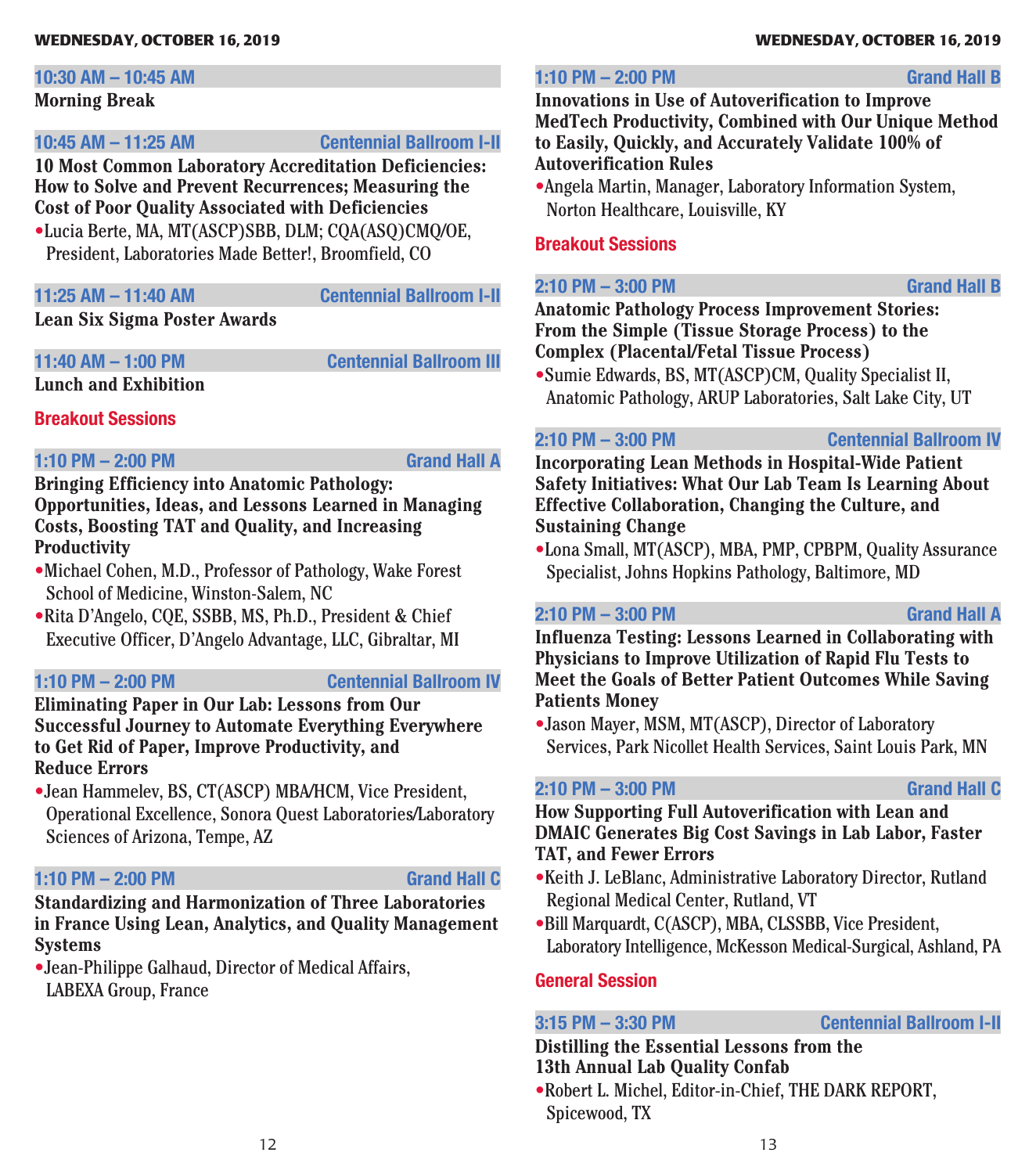### **Post-Conference Workshop – Option 1 Separate Registration Required**

#### **Wednesday, October 16, 2019**

#### **1:00 PM – 5:00 PM Grand Hall D**

**Six Sigma Yellow Belt Training and Certification (12 hours instruction) – Part 1**

•Maureen Harte, MT(ASCP) and Lean Six Sigma Master Black Belt, President, HartePro Consulting, Sandy, UT

**Thursday, October 17, 2019**

**7:30 AM – 8:00 AM Grand Hall B**

**Continental Breakfast**

#### **8:00 AM – 5:00 PM Grand Hall D**

**Six Sigma Yellow Belt Training and Certification (12 hours instruction) – Part 2**

•Maureen Harte, MT(ASCP) and Lean Six Sigma Master Black Belt, President, HartePro Consulting, Sandy, UT

#### **Noon – 1:00 PM Grand Hall B**

**Networking Lunch**

## **Post-Conference Workshop – Option 2**

**Separate Registration Required**

#### **Thursday, October 17, 2019**

**Laboratory Quality and Compliance Workshop: Mastering the Tools, Methods, and Secrets of QMS to Prevent Deficiencies, Boost Quality, and Become the Inspection-Ready Lab**

### **7:30 AM – 8:00 AM Grand Hall B**

**Continental Breakfast**

### **8:00 AM – 8:15 AM Grand Hall C**

#### **Welcome and Introductions**

•Nora Hess, MBA, MT(ASCP), Senior Consultant, Accumen, Sarasota, FL

### **8:15 AM – 9:45 AM Grand Hall C**

#### **Common Laboratory Quality and Regulatory Requirements, Issues, and How to Share the Burden Within a Health System**

•Nora Hess, MBA, MT(ASCP), Senior Consultant, Accumen, Sarasota, FL

#### **THURSDAY, OCTOBER 17, 2019 THURSDAY, OCTOBER 17, 2019**



## **9:45 AM – 10:00 AM**

**Morning Break**

### **10:00 AM – 11:00 AM Grand Hall C**

### **Quality Indicators: What's Required and How to Handle Outliers**

•Anne Daley, MS, CMQ/OE(ASQ)CSSBB, MT(ASCP)DLM, Quality Officer, ARUP Laboratories, Salt Lake City, UT

#### **11:00 AM – Noon Grand Hall C**

**Why Your Documents Can Make or Break Your QMS and What You Can Do About It**

•Lucia Berte, MA, MT(ASCP)SBB, DLM; CQA(ASQ)CMQ/OE, President, Laboratories Made Better!, Broomfield, CO

## **Noon – 1:00 PM Grand Hall B**

**Networking Lunch**

**1:00 PM – 2:00 PM Grand Hall C**

**Nonconformance Management — Responding to a Major Nonconformance, Determining the True Root Cause, and Ensuring Corrective Actions Are Sustained** •Anne Daley, MS, CMQ/OE(ASQ)CSSBB, MT(ASCP)DLM, Quality Officer, ARUP Laboratories, Salt Lake City, UT

#### **2:00 PM – 3:00 PM Grand Hall C**

**QMS – Getting Started and Kicking It Up a Notch: From Chaos to Basics to Fine-Tuning Your QMS**

•Lucia Berte, MA, MT(ASCP)SBB, DLM; CQA(ASQ)CMQ/OE, President, Laboratories Made Better!, Broomfield, CO

#### **3:00 PM – 3:30 PM Grand Hall C**

#### **Discussion and Wrap-up**

•Lucia Berte, MA, MT(ASCP)SBB, DLM; CQA(ASQ)CMQ/OE, President, Laboratories Made Better!, Broomfield, CO